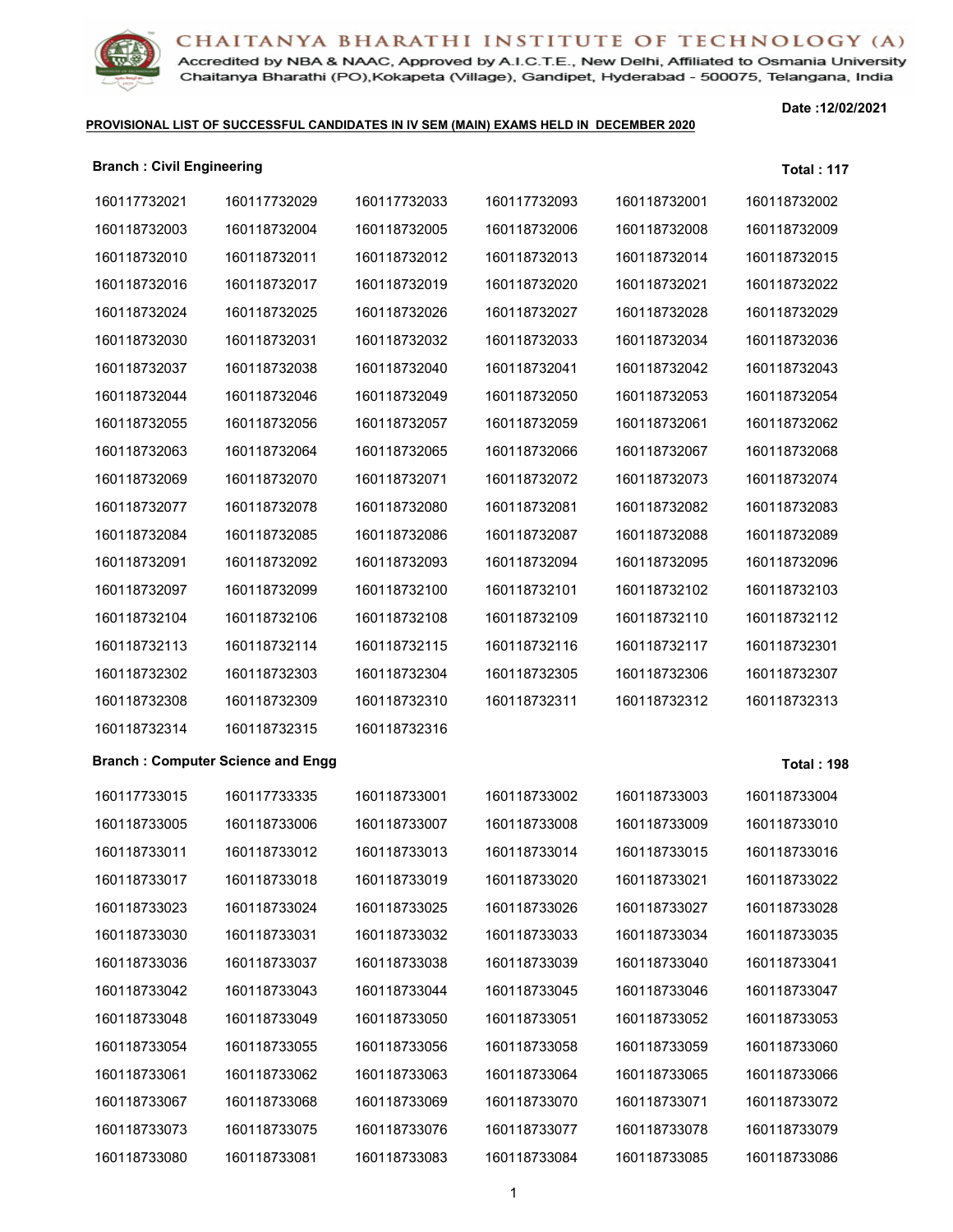

Accredited by NBA & NAAC, Approved by A.I.C.T.E., New Delhi, Affiliated to Osmania University Chaitanya Bharathi (PO), Kokapeta (Village), Gandipet, Hyderabad - 500075, Telangana, India

### **PROVISIONAL LIST OF SUCCESSFUL CANDIDATES IN IV SEM (MAIN) EXAMS HELD IN DECEMBER 2020**

**Date :12/02/2021**

### **Branch : Computer Science and Engg Total : 198**

| 160118733087 | 160118733088                                   | 160118733089 | 160118733091 | 160118733092 | 160118733093      |
|--------------|------------------------------------------------|--------------|--------------|--------------|-------------------|
| 160118733094 | 160118733095                                   | 160118733096 | 160118733097 | 160118733098 | 160118733099      |
| 160118733100 | 160118733101                                   | 160118733102 | 160118733103 | 160118733105 | 160118733106      |
| 160118733107 | 160118733108                                   | 160118733109 | 160118733110 | 160118733111 | 160118733112      |
| 160118733113 | 160118733114                                   | 160118733115 | 160118733116 | 160118733117 | 160118733118      |
| 160118733119 | 160118733120                                   | 160118733121 | 160118733122 | 160118733123 | 160118733124      |
| 160118733125 | 160118733126                                   | 160118733127 | 160118733128 | 160118733129 | 160118733130      |
| 160118733131 | 160118733132                                   | 160118733133 | 160118733134 | 160118733135 | 160118733136      |
| 160118733137 | 160118733138                                   | 160118733139 | 160118733140 | 160118733141 | 160118733142      |
| 160118733143 | 160118733144                                   | 160118733145 | 160118733146 | 160118733147 | 160118733148      |
| 160118733149 | 160118733151                                   | 160118733152 | 160118733153 | 160118733154 | 160118733155      |
| 160118733157 | 160118733158                                   | 160118733159 | 160118733160 | 160118733161 | 160118733162      |
| 160118733163 | 160118733164                                   | 160118733165 | 160118733166 | 160118733167 | 160118733168      |
| 160118733169 | 160118733170                                   | 160118733171 | 160118733172 | 160118733173 | 160118733174      |
| 160118733175 | 160118733176                                   | 160118733177 | 160118733178 | 160118733179 | 160118733180      |
| 160118733181 | 160118733182                                   | 160118733183 | 160118733184 | 160118733185 | 160118733186      |
| 160118733187 | 160118733301                                   | 160118733302 | 160118733303 | 160118733304 | 160118733305      |
| 160118733306 | 160118733307                                   | 160118733308 | 160118733309 | 160118733310 | 160118733311      |
| 160118733312 | 160118733313                                   | 160118733314 | 160118733315 | 160118733317 | 160118733318      |
|              | <b>Branch: Electrical and Electronics Engg</b> |              |              |              | <b>Total: 124</b> |
| 160116734111 | 160117734019                                   | 160118734001 | 160118734002 | 160118734003 | 160118734004      |
| 160118734005 | 160118734006                                   | 160118734007 | 160118734008 | 160118734009 | 160118734010      |
| 160118734011 | 160118734012                                   | 160118734013 | 160118734014 | 160118734015 | 160118734016      |
| 160118734017 | 160118734018                                   | 160118734019 | 160118734020 | 160118734021 | 160118734022      |
| 160118734023 | 160118734024                                   | 160118734025 | 160118734026 | 160118734027 | 160118734028      |
| 160118734029 | 160118734030                                   | 160118734031 | 160118734032 | 160118734033 | 160118734034      |
| 160118734035 | 160118734036                                   | 160118734037 | 160118734039 | 160118734040 | 160118734041      |
| 160118734042 | 160118734043                                   | 160118734044 | 160118734045 | 160118734046 | 160118734047      |
| 160118734049 | 160118734050                                   | 160118734051 | 160118734052 | 160118734053 | 160118734054      |
| 160118734055 | 160118734056                                   | 160118734057 | 160118734058 | 160118734061 | 160118734062      |
| 160118734063 | 160118734064                                   | 160118734065 | 160118734066 | 160118734068 | 160118734070      |
| 160118734071 | 160118734072                                   | 160118734073 | 160118734074 | 160118734075 | 160118734076      |
| 160118734077 | 160118734078                                   | 160118734079 | 160118734080 | 160118734081 | 160118734082      |
| 160118734083 | 160118734084                                   | 160118734085 | 160118734086 | 160118734087 | 160118734088      |
| 160118734089 | 160118734090                                   | 160118734091 | 160118734092 | 160118734094 | 160118734095      |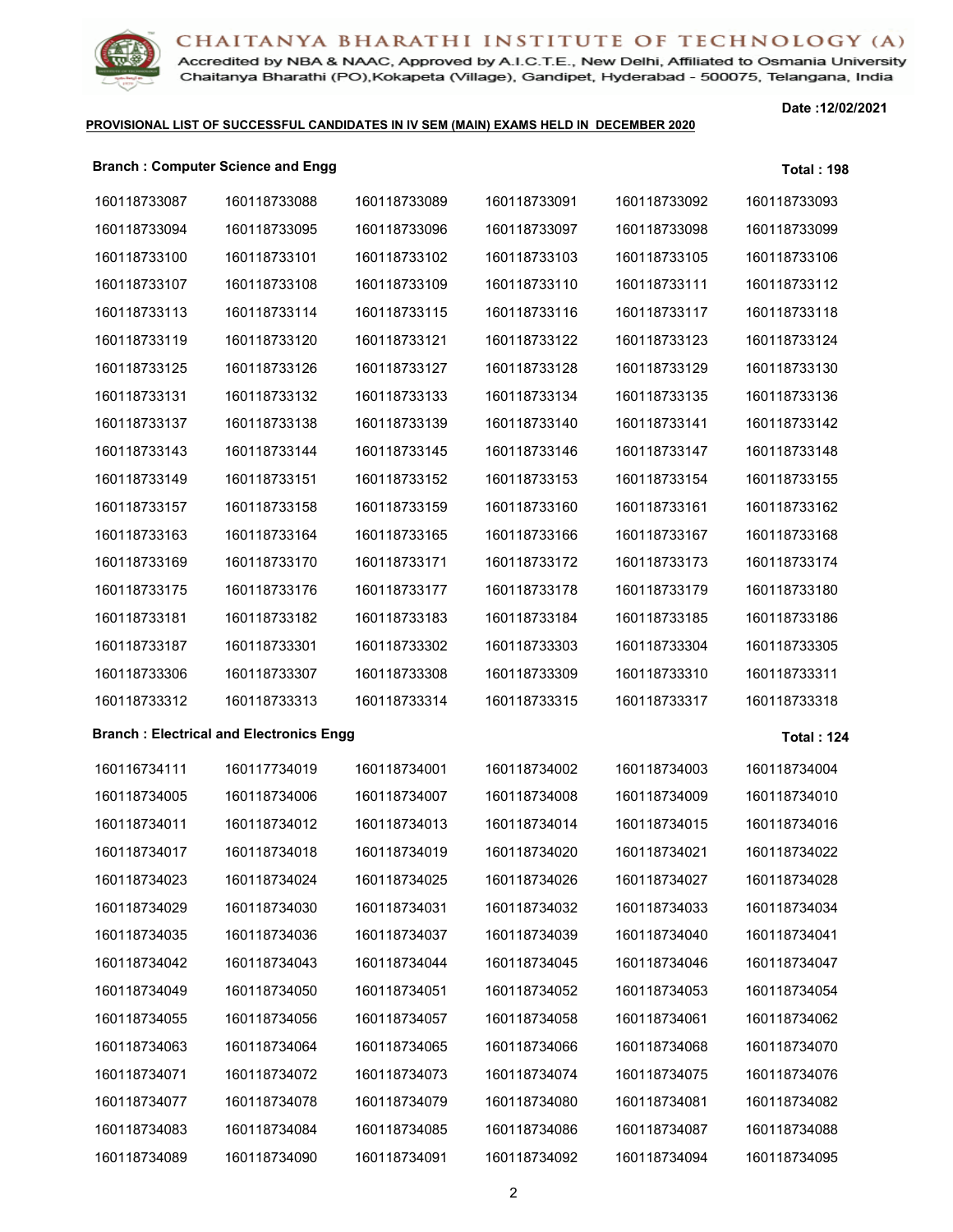Accredited by NBA & NAAC, Approved by A.I.C.T.E., New Delhi, Affiliated to Osmania University Chaitanya Bharathi (PO), Kokapeta (Village), Gandipet, Hyderabad - 500075, Telangana, India

### **PROVISIONAL LIST OF SUCCESSFUL CANDIDATES IN IV SEM (MAIN) EXAMS HELD IN DECEMBER 2020**

|              | <b>Branch: Electrical and Electronics Engg</b>    |              |              |              | <b>Total: 124</b>  |
|--------------|---------------------------------------------------|--------------|--------------|--------------|--------------------|
| 160118734097 | 160118734099                                      | 160118734100 | 160118734101 | 160118734102 | 160118734104       |
| 160118734105 | 160118734106                                      | 160118734107 | 160118734108 | 160118734109 | 160118734110       |
| 160118734111 | 160118734112                                      | 160118734113 | 160118734114 | 160118734115 | 160118734116       |
| 160118734117 | 160118734118                                      | 160118734119 | 160118734301 | 160118734302 | 160118734303       |
| 160118734304 | 160118734305                                      | 160118734306 | 160118734307 | 160118734308 | 160118734309       |
| 160118734310 | 160118734311                                      | 160118734312 | 160118734313 |              |                    |
|              | <b>Branch: Electronics and Communication Engg</b> |              |              |              | <b>Total : 187</b> |
| 160118735001 | 160118735002                                      | 160118735003 | 160118735004 | 160118735005 | 160118735006       |
| 160118735007 | 160118735008                                      | 160118735009 | 160118735010 | 160118735011 | 160118735012       |
| 160118735013 | 160118735014                                      | 160118735015 | 160118735016 | 160118735017 | 160118735018       |
| 160118735019 | 160118735020                                      | 160118735021 | 160118735022 | 160118735023 | 160118735024       |
| 160118735025 | 160118735026                                      | 160118735028 | 160118735029 | 160118735030 | 160118735031       |
| 160118735032 | 160118735033                                      | 160118735034 | 160118735035 | 160118735036 | 160118735038       |
| 160118735040 | 160118735041                                      | 160118735042 | 160118735043 | 160118735044 | 160118735045       |
| 160118735047 | 160118735050                                      | 160118735051 | 160118735052 | 160118735053 | 160118735054       |
| 160118735055 | 160118735056                                      | 160118735057 | 160118735058 | 160118735059 | 160118735060       |
| 160118735061 | 160118735062                                      | 160118735063 | 160118735064 | 160118735065 | 160118735066       |
| 160118735067 | 160118735068                                      | 160118735069 | 160118735070 | 160118735071 | 160118735072       |
| 160118735073 | 160118735074                                      | 160118735075 | 160118735076 | 160118735077 | 160118735078       |
| 160118735079 | 160118735080                                      | 160118735081 | 160118735082 | 160118735083 | 160118735084       |
| 160118735085 | 160118735086                                      | 160118735087 | 160118735088 | 160118735089 | 160118735090       |
| 160118735091 | 160118735092                                      | 160118735093 | 160118735095 | 160118735096 | 160118735097       |
| 160118735098 | 160118735099                                      | 160118735100 | 160118735101 | 160118735102 | 160118735103       |
| 160118735104 | 160118735105                                      | 160118735106 | 160118735107 | 160118735108 | 160118735109       |
| 160118735111 | 160118735112                                      | 160118735113 | 160118735114 | 160118735115 | 160118735116       |
| 160118735117 | 160118735118                                      | 160118735119 | 160118735121 | 160118735122 | 160118735123       |
| 160118735124 | 160118735125                                      | 160118735126 | 160118735127 | 160118735128 | 160118735129       |
| 160118735130 | 160118735131                                      | 160118735132 | 160118735133 | 160118735134 | 160118735135       |
| 160118735136 | 160118735137                                      | 160118735138 | 160118735139 | 160118735140 | 160118735141       |
| 160118735142 | 160118735143                                      | 160118735144 | 160118735146 | 160118735147 | 160118735148       |
| 160118735149 | 160118735150                                      | 160118735151 | 160118735152 | 160118735153 | 160118735154       |
| 160118735155 | 160118735156                                      | 160118735157 | 160118735158 | 160118735159 | 160118735160       |
| 160118735161 | 160118735162                                      | 160118735163 | 160118735164 | 160118735165 | 160118735166       |
| 160118735167 | 160118735168                                      | 160118735169 | 160118735170 | 160118735171 | 160118735172       |
| 160118735173 | 160118735174                                      | 160118735175 | 160118735176 | 160118735177 | 160118735179       |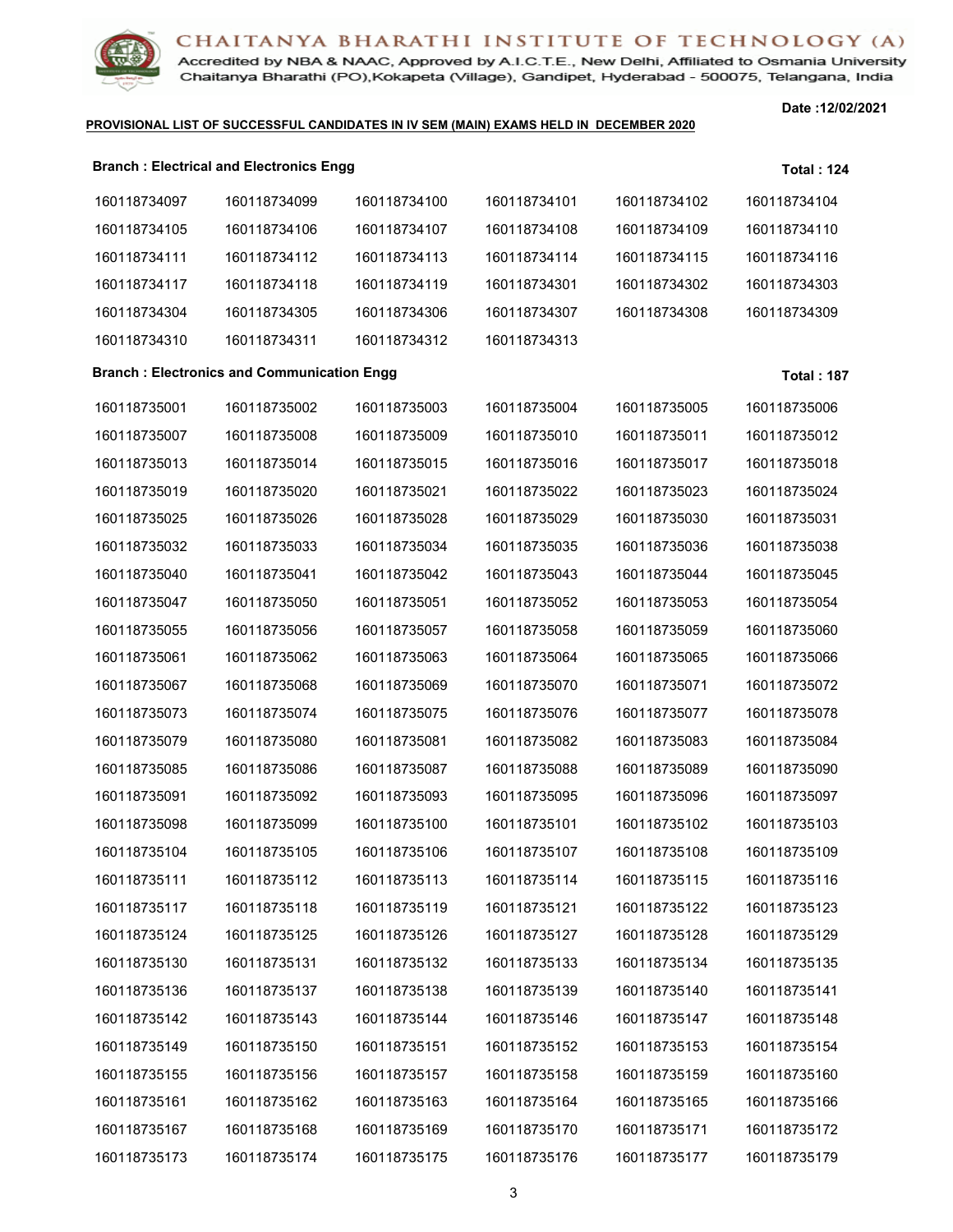

Accredited by NBA & NAAC, Approved by A.I.C.T.E., New Delhi, Affiliated to Osmania University Chaitanya Bharathi (PO), Kokapeta (Village), Gandipet, Hyderabad - 500075, Telangana, India

### **PROVISIONAL LIST OF SUCCESSFUL CANDIDATES IN IV SEM (MAIN) EXAMS HELD IN DECEMBER 2020**

|                                        | <b>Branch: Electronics and Communication Engg</b> |              |              |              | <b>Total: 187</b> |
|----------------------------------------|---------------------------------------------------|--------------|--------------|--------------|-------------------|
| 160118735180                           | 160118735301                                      | 160118735302 | 160118735303 | 160118735304 | 160118735305      |
| 160118735306                           | 160118735307                                      | 160118735308 | 160118735309 | 160118735310 | 160118735311      |
| 160118735312                           | 160118735313                                      | 160118735314 | 160118735315 | 160118735316 | 160118735317      |
| 160118735318                           |                                                   |              |              |              |                   |
| <b>Branch: Mechanical Engineering</b>  |                                                   |              |              |              | <b>Total: 111</b> |
| 160118736001                           | 160118736002                                      | 160118736003 | 160118736004 | 160118736005 | 160118736006      |
| 160118736007                           | 160118736008                                      | 160118736009 | 160118736010 | 160118736011 | 160118736012      |
| 160118736013                           | 160118736014                                      | 160118736015 | 160118736017 | 160118736018 | 160118736019      |
| 160118736020                           | 160118736021                                      | 160118736022 | 160118736023 | 160118736024 | 160118736025      |
| 160118736026                           | 160118736027                                      | 160118736028 | 160118736029 | 160118736030 | 160118736031      |
| 160118736032                           | 160118736033                                      | 160118736034 | 160118736035 | 160118736036 | 160118736037      |
| 160118736038                           | 160118736039                                      | 160118736040 | 160118736041 | 160118736042 | 160118736044      |
| 160118736045                           | 160118736046                                      | 160118736047 | 160118736048 | 160118736049 | 160118736050      |
| 160118736051                           | 160118736052                                      | 160118736053 | 160118736054 | 160118736061 | 160118736063      |
| 160118736064                           | 160118736065                                      | 160118736066 | 160118736067 | 160118736068 | 160118736069      |
| 160118736071                           | 160118736072                                      | 160118736073 | 160118736074 | 160118736075 | 160118736076      |
| 160118736077                           | 160118736078                                      | 160118736079 | 160118736080 | 160118736081 | 160118736082      |
| 160118736083                           | 160118736084                                      | 160118736085 | 160118736086 | 160118736087 | 160118736089      |
| 160118736090                           | 160118736091                                      | 160118736092 | 160118736093 | 160118736094 | 160118736097      |
| 160118736098                           | 160118736099                                      | 160118736100 | 160118736101 | 160118736102 | 160118736103      |
| 160118736104                           | 160118736105                                      | 160118736106 | 160118736107 | 160118736108 | 160118736109      |
| 160118736110                           | 160118736111                                      | 160118736112 | 160118736301 | 160118736302 | 160118736303      |
| 160118736304                           | 160118736305                                      | 160118736306 | 160118736307 | 160118736308 | 160118736309      |
| 160118736312                           | 160118736313                                      | 160118736314 |              |              |                   |
| <b>Branch : Information Technology</b> |                                                   |              |              |              | <b>Total: 125</b> |
| 160118737001                           | 160118737002                                      | 160118737003 | 160118737004 | 160118737005 | 160118737006      |
| 160118737007                           | 160118737008                                      | 160118737009 | 160118737010 | 160118737011 | 160118737012      |
| 160118737013                           | 160118737014                                      | 160118737015 | 160118737016 | 160118737017 | 160118737018      |
| 160118737019                           | 160118737020                                      | 160118737021 | 160118737022 | 160118737023 | 160118737024      |
| 160118737025                           | 160118737026                                      | 160118737027 | 160118737028 | 160118737029 | 160118737030      |
| 160118737031                           | 160118737033                                      | 160118737034 | 160118737036 | 160118737037 | 160118737038      |
| 160118737039                           | 160118737040                                      | 160118737041 | 160118737042 | 160118737043 | 160118737044      |
| 160118737045                           | 160118737046                                      | 160118737047 | 160118737048 | 160118737049 | 160118737050      |
| 160118737051                           | 160118737052                                      | 160118737053 | 160118737054 | 160118737055 | 160118737057      |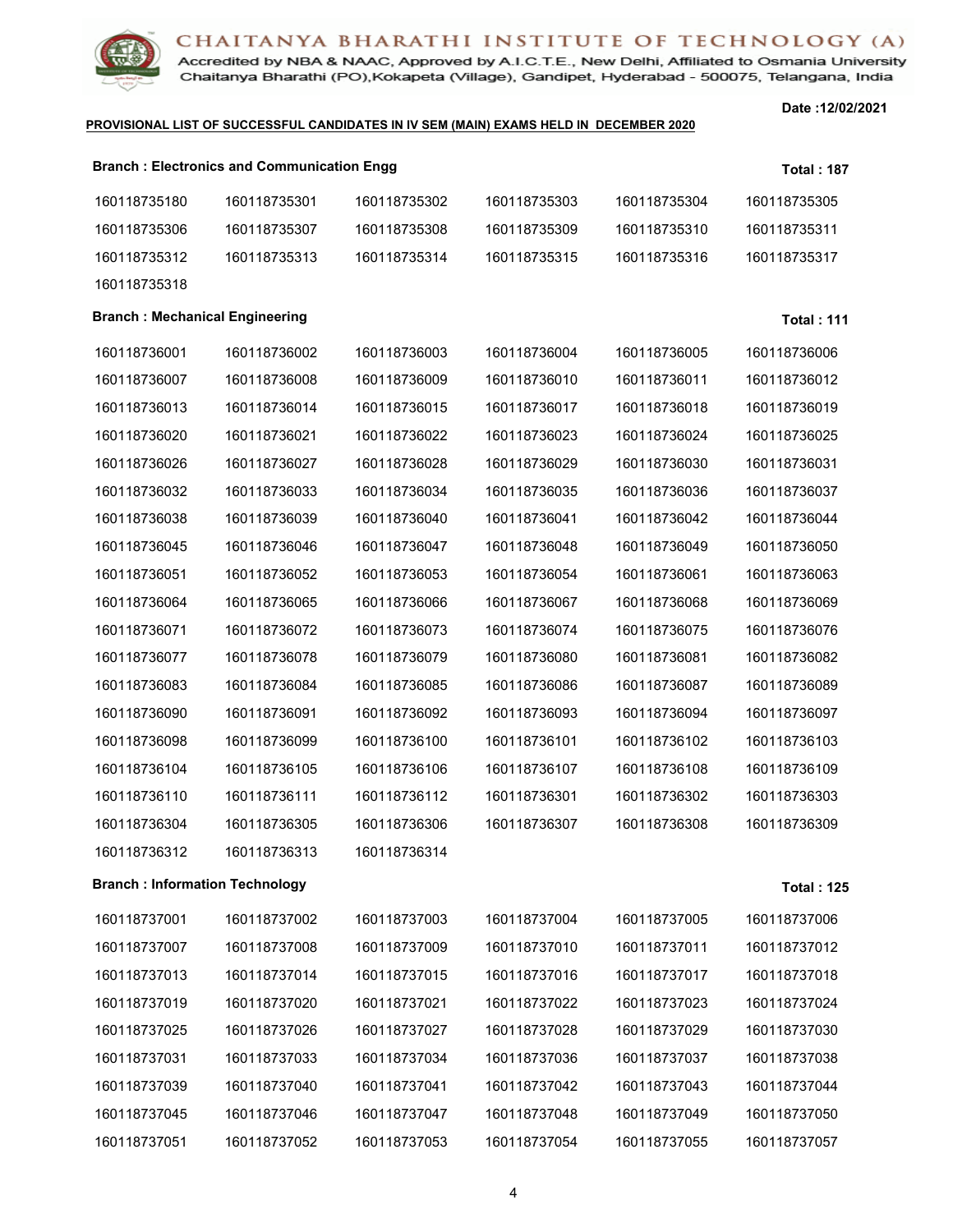

160118738306

Accredited by NBA & NAAC, Approved by A.I.C.T.E., New Delhi, Affiliated to Osmania University Chaitanya Bharathi (PO), Kokapeta (Village), Gandipet, Hyderabad - 500075, Telangana, India

### **PROVISIONAL LIST OF SUCCESSFUL CANDIDATES IN IV SEM (MAIN) EXAMS HELD IN DECEMBER 2020**

| <b>Branch: Information Technology</b> |              |              |              |              | <b>Total: 125</b> |
|---------------------------------------|--------------|--------------|--------------|--------------|-------------------|
| 160118737058                          | 160118737059 | 160118737060 | 160118737061 | 160118737062 | 160118737063      |
| 160118737064                          | 160118737065 | 160118737066 | 160118737067 | 160118737068 | 160118737069      |
| 160118737070                          | 160118737071 | 160118737072 | 160118737073 | 160118737074 | 160118737075      |
| 160118737076                          | 160118737077 | 160118737078 | 160118737079 | 160118737080 | 160118737081      |
| 160118737082                          | 160118737083 | 160118737084 | 160118737085 | 160118737086 | 160118737087      |
| 160118737088                          | 160118737089 | 160118737090 | 160118737092 | 160118737093 | 160118737094      |
| 160118737095                          | 160118737096 | 160118737097 | 160118737098 | 160118737099 | 160118737100      |
| 160118737101                          | 160118737102 | 160118737103 | 160118737104 | 160118737105 | 160118737106      |
| 160118737107                          | 160118737108 | 160118737109 | 160118737110 | 160118737111 | 160118737112      |
| 160118737113                          | 160118737114 | 160118737115 | 160118737116 | 160118737117 | 160118737119      |
| 160118737301                          | 160118737302 | 160118737303 | 160118737304 | 160118737306 | 160118737307      |
| 160118737308                          | 160118737309 | 160118737310 | 160118737311 | 160118737312 |                   |
| <b>Branch: Production Engineering</b> |              |              |              |              | Total: $32$       |
| 160116738034                          | 160117738036 | 160117738039 | 160118738001 | 160118738003 | 160118738004      |
| 160118738005                          | 160118738006 | 160118738007 | 160118738008 | 160118738010 | 160118738012      |
| 160118738013                          | 160118738014 | 160118738015 | 160118738017 | 160118738018 | 160118738019      |
| 160118738020                          | 160118738021 | 160118738022 | 160118738023 | 160118738024 | 160118738025      |
| 160118738026                          | 160118738027 | 160118738301 | 160118738302 | 160118738303 | 160118738304      |
|                                       |              |              |              |              |                   |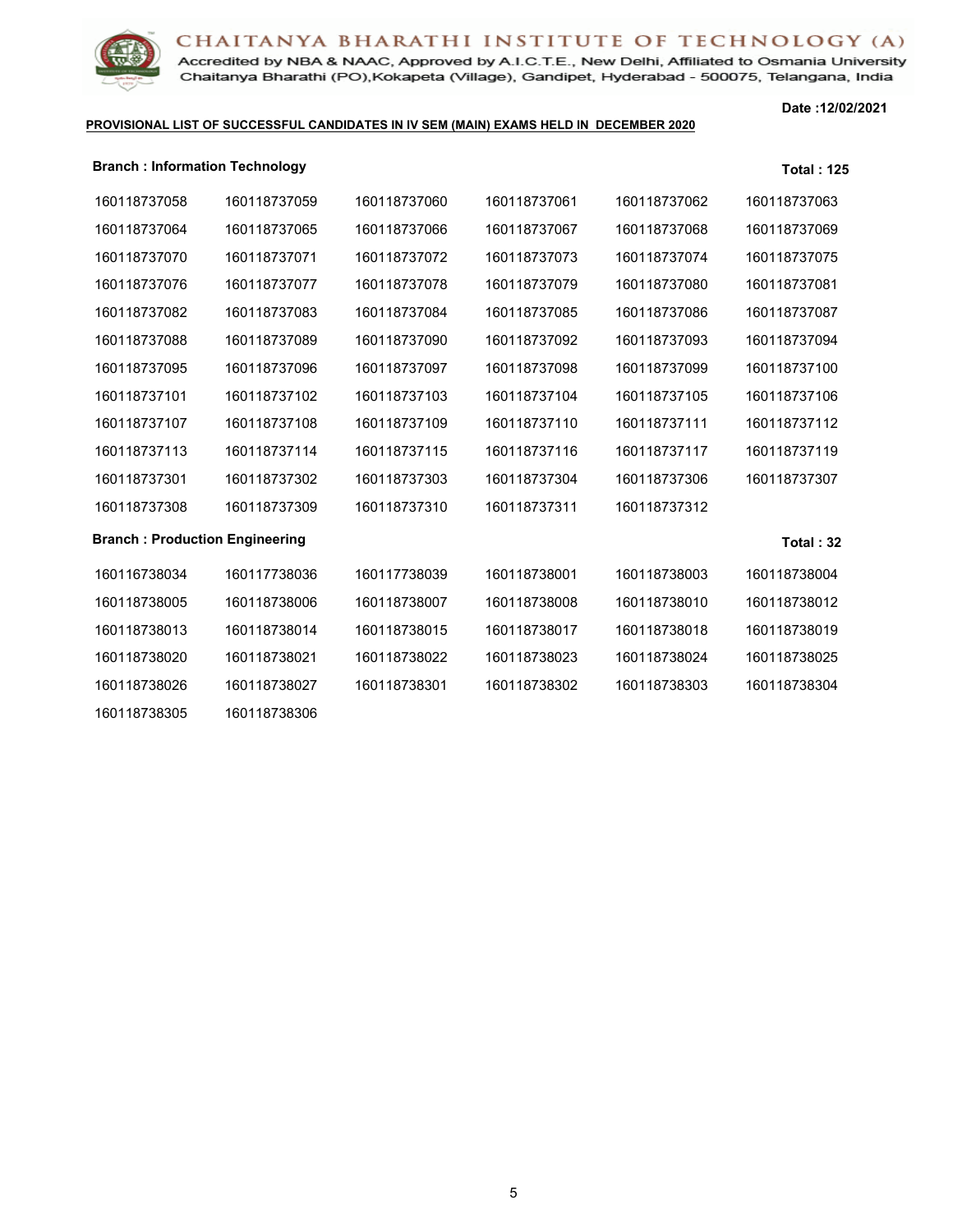Accredited by NBA & NAAC, Approved by A.I.C.T.E., New Delhi, Affiliated to Osmania University Chaitanya Bharathi (PO), Kokapeta (Village), Gandipet, Hyderabad - 500075, Telangana, India

### **PROVISIONAL LIST OF SUCCESSFUL CANDIDATES IN IV SEM (MAIN) EXAMS HELD IN DECEMBER 2020**

| <b>Branch: Chemical Engineering</b> |              |              |              |              | Total: 37    |
|-------------------------------------|--------------|--------------|--------------|--------------|--------------|
| 160116802048                        | 160118802001 | 160118802002 | 160118802003 | 160118802004 | 160118802005 |
| 160118802006                        | 160118802007 | 160118802008 | 160118802009 | 160118802010 | 160118802011 |
| 160118802012                        | 160118802013 | 160118802014 | 160118802015 | 160118802016 | 160118802017 |
| 160118802018                        | 160118802019 | 160118802020 | 160118802021 | 160118802022 | 160118802024 |
| 160118802025                        | 160118802026 | 160118802037 | 160118802038 | 160118802039 | 160118802040 |
| 160118802041                        | 160118802042 | 160118802043 | 160118802044 | 160118802047 | 160118802048 |
| 160118802301                        |              |              |              |              |              |
| <b>Branch: Biotechnology</b>        |              |              |              |              | Total: $42$  |
| 160117805008                        | 160117805031 | 160118805001 | 160118805002 | 160118805003 | 160118805005 |
| 160118805006                        | 160118805007 | 160118805008 | 160118805009 | 160118805010 | 160118805011 |
| 160118805012                        | 160118805013 | 160118805014 | 160118805015 | 160118805016 | 160118805017 |
| 160118805018                        | 160118805019 | 160118805020 | 160118805021 | 160118805022 | 160118805023 |
| 160118805024                        | 160118805025 | 160118805026 | 160118805027 | 160118805028 | 160118805029 |
| 160118805030                        | 160118805031 | 160118805032 | 160118805034 | 160118805035 | 160118805036 |
| 160118805037                        | 160118805039 | 160118805040 | 160118805041 | 160118805042 | 160118805043 |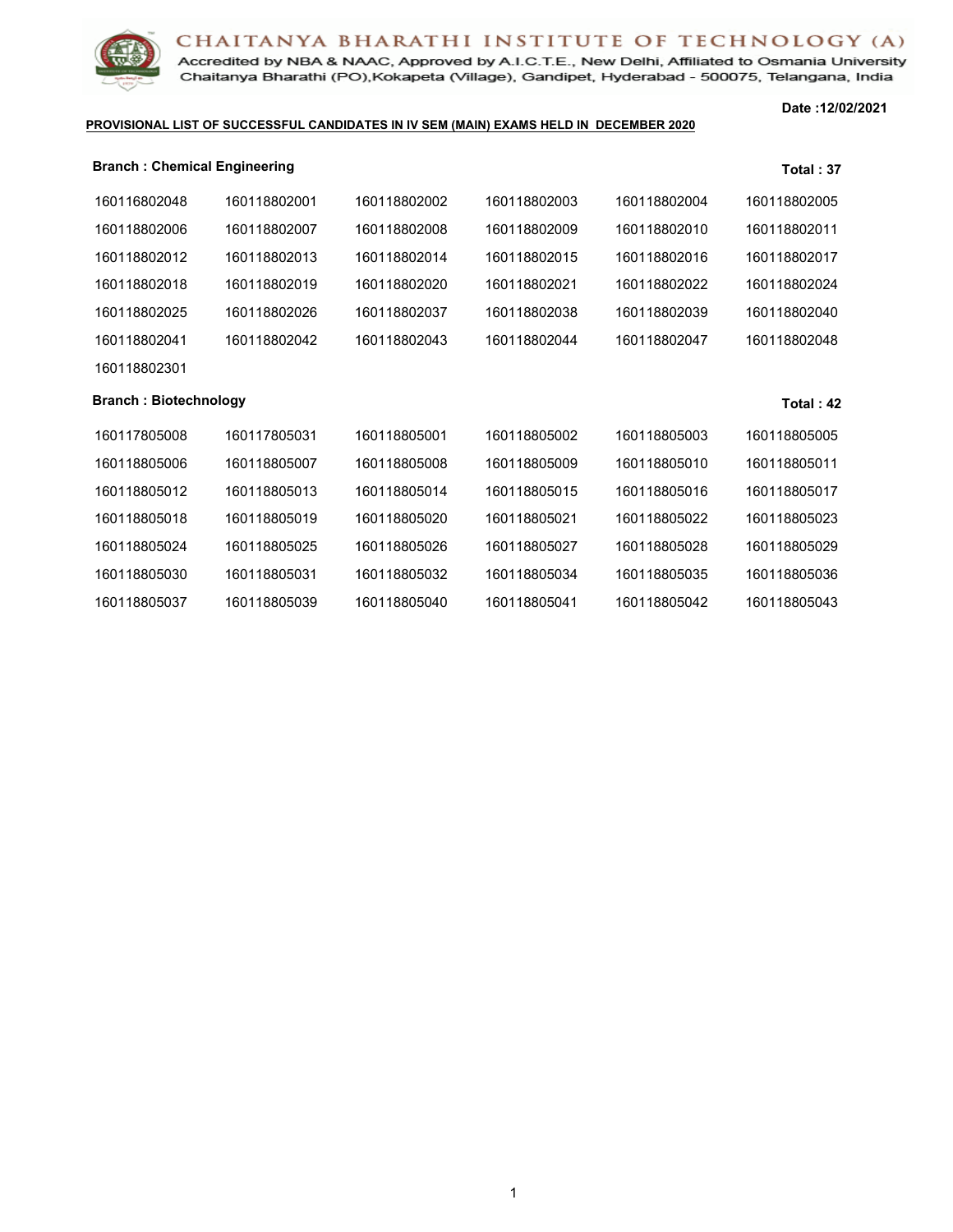

Accredited by NBA & NAAC, Approved by A.I.C.T.E., New Delhi, Affiliated to Osmania University Chaitanya Bharathi (PO), Kokapeta (Village), Gandipet, Hyderabad - 500075, Telangana, India

**B.E (Civil) IV Sem (Main) Examination held in December 2020**

|     | Roll.No.     | <b>BDS</b> | <b>HE</b> | <b>RCD-I</b>   | SA-I    | <b>PM</b> | ES             | <b>BDS Lab</b> | <b>SM Lab</b>  | <b>HE Lab</b>  | SS Lab  |  |  |  |
|-----|--------------|------------|-----------|----------------|---------|-----------|----------------|----------------|----------------|----------------|---------|--|--|--|
| Sno |              | 18CSC05    | 18CEC08   | <b>18CEC09</b> | 18CEC10 | 18MEC09   | <b>18CEM01</b> | <b>18CSC06</b> | <b>18CEC11</b> | <b>18CEC12</b> | 18EGC03 |  |  |  |
|     | 160118732007 | Pass       | Pass      | Pass           | Pass    | Pass      | Fail           | Pass           | Pass           | Pass           | Pass    |  |  |  |
|     | 160118732035 | Pass       | Fail      | Pass           | Fail    | Pass      | Pass           | Pass           | Pass           | Pass           | Pass    |  |  |  |
|     | 160118732045 | Pass       | Pass      | Pass           | Fail    | Pass      | Pass           | Pass           | Pass           | Pass           | Pass    |  |  |  |
|     | 160118732076 | Pass       | Pass      | Fail           | Fail    | Pass      | Pass           | Pass           | Pass           | Pass           | Pass    |  |  |  |
|     |              |            |           |                |         |           |                |                |                |                |         |  |  |  |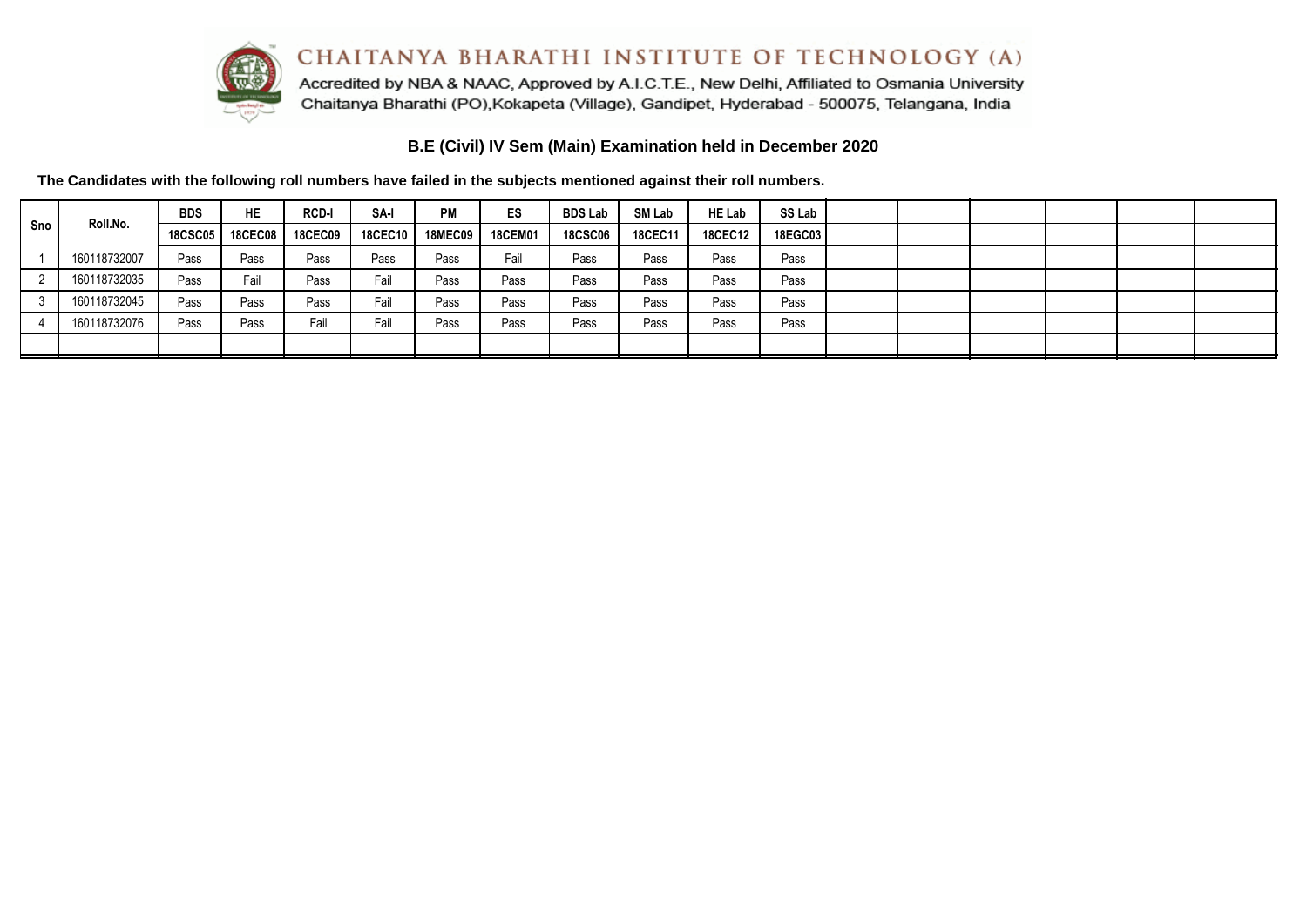

## **B.E (CSE) IV SEM (Main) Examination held in December 2020**

|     |              | BE             | ne             | <b>CAMP</b>    | <b>DBMS</b>    | $\sim$<br>טו | <b>BE Lab</b>  | <b>CAMP Lab</b> | <b>DBMS Lab</b> | <b>ITW</b>     |  |  |  |  |
|-----|--------------|----------------|----------------|----------------|----------------|--------------|----------------|-----------------|-----------------|----------------|--|--|--|--|
| Sno | Roll.No.     | <b>18ECC34</b> | <b>18MTC09</b> | <b>18CSC12</b> | <b>18CSC13</b> | 18EGM01      | <b>18ECC35</b> | <b>18CSC14</b>  | <b>18CSC15</b>  | <b>18CSC16</b> |  |  |  |  |
|     | 160118733316 | Pass           | Pass           | Pass           | Pass           | Pass         | Pass           | Fail            | Pass            | Pass           |  |  |  |  |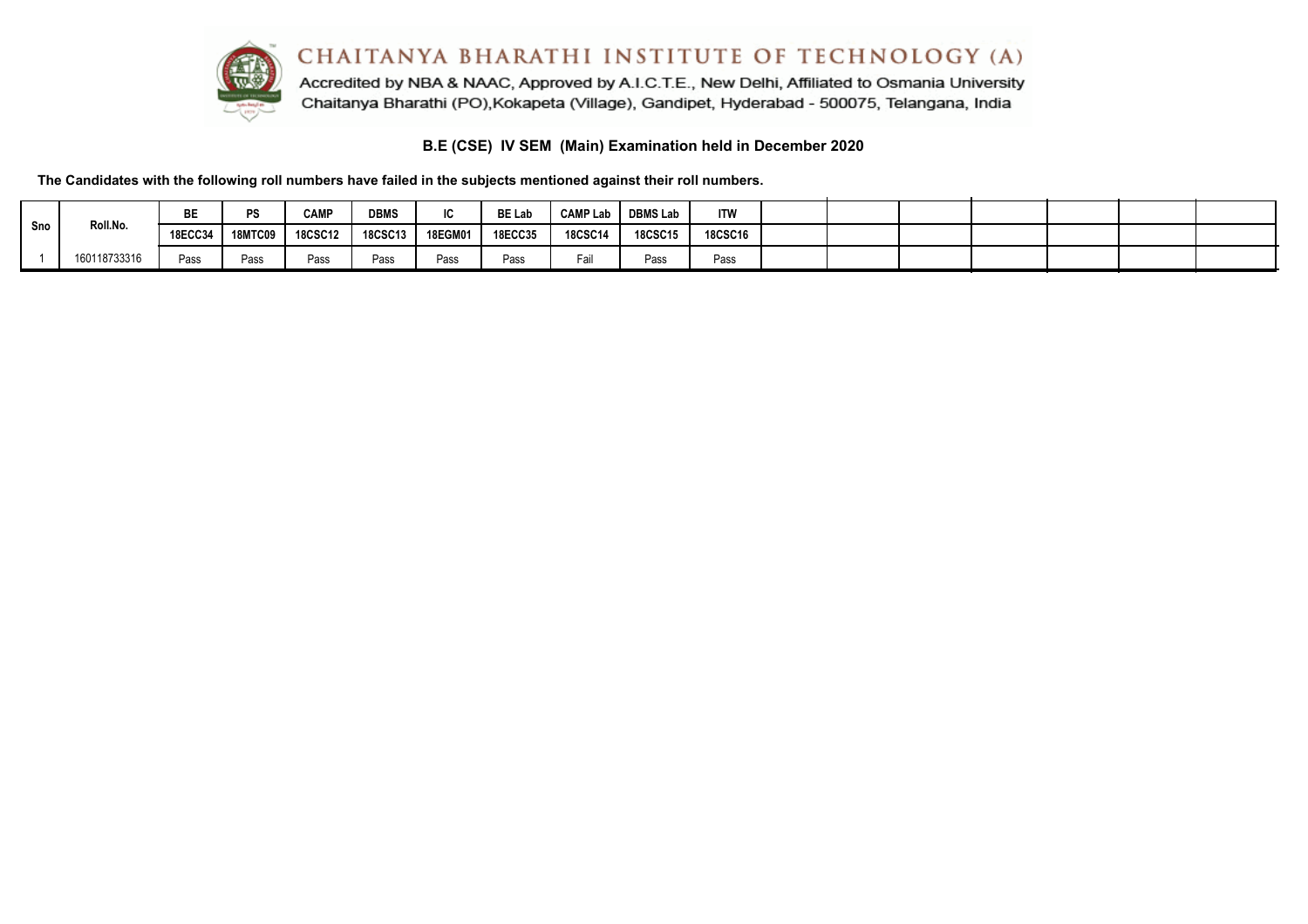

Accredited by NBA & NAAC, Approved by A.I.C.T.E., New Delhi, Affiliated to Osmania University Chaitanya Bharathi (PO), Kokapeta (Village), Gandipet, Hyderabad - 500075, Telangana, India

## **B.E (EEE) IV SEM (Main) Examination held in December 2020**

|     |              | <b>BDS</b>     | <b>DE</b>      | EM-            | PS-     | PM             | ES             | <b>BDS Lab</b> | DE Lab         | EM-I Lab | SS Lab  |  |  |  |
|-----|--------------|----------------|----------------|----------------|---------|----------------|----------------|----------------|----------------|----------|---------|--|--|--|
| Sno | Roll.No.     | <b>18CSC05</b> | <b>18EEC09</b> | <b>18EEC10</b> | 18EEC11 | <b>18MEC09</b> | <b>18CEM01</b> | <b>18CSC06</b> | <b>18EEC12</b> | 18EEC13  | 18EGC03 |  |  |  |
|     | 160118734067 | Pass           | Pass           | Pass           | Pass    | Pass           | Pass           | Pass           | Fail           | Pass     | Pass    |  |  |  |
|     | 160118734069 | Pass           | Pass           | Pass           | Pass    | Pass           | Fail           | Pass           | Pass           | Pass     | Pass    |  |  |  |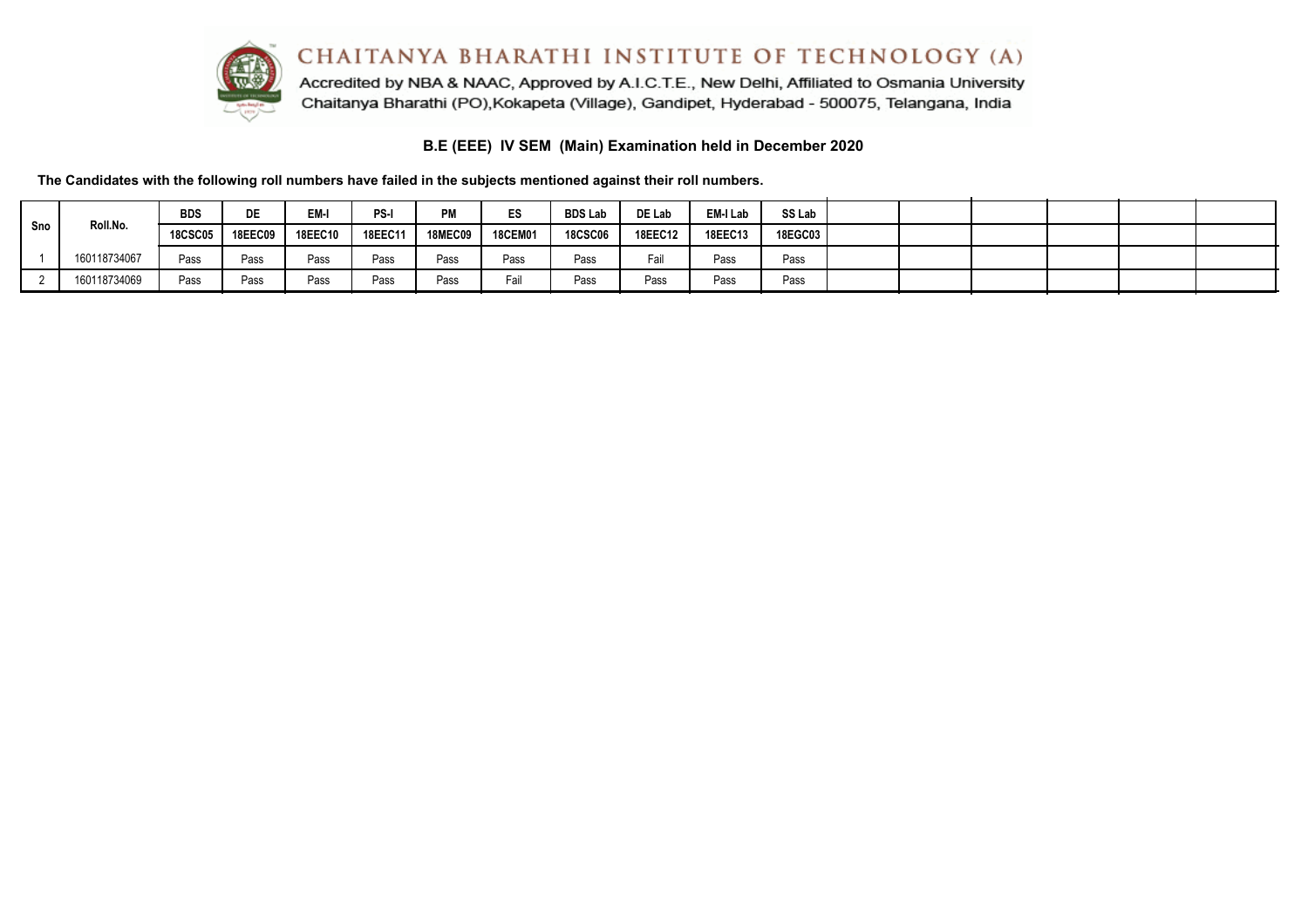

Accredited by NBA & NAAC, Approved by A.I.C.T.E., New Delhi, Affiliated to Osmania University Chaitanya Bharathi (PO), Kokapeta (Village), Gandipet, Hyderabad - 500075, Telangana, India

## **B.E (ECE) IV SEM (Main) Examination held in December 2020**

|     |              | AC             | Acom           | <b>AWP</b>     | <b>CS</b>      | <b>DSD</b>     | IС             | <b>ITK</b>     | AC Lab         | <b>ACom Lab</b> | <b>DSD Lab</b> |  |  |  |
|-----|--------------|----------------|----------------|----------------|----------------|----------------|----------------|----------------|----------------|-----------------|----------------|--|--|--|
| Sno | Roll.No.     | <b>18ECC07</b> | <b>18ECC08</b> | <b>18ECC09</b> | <b>18ECC10</b> | <b>18ECC11</b> | <b>18EGM01</b> | <b>18EEM01</b> | <b>18ECC12</b> | <b>18ECC13</b>  | 18ECC14        |  |  |  |
|     | 160118735039 | Pass           | Pass           | Pass           | Fail           | Pass           | Pass           | Pass           | Pass           | Pass            | Pass           |  |  |  |
|     | 160118735094 | Fail           | Pass           | Pass           | Fail           | Pass           | Pass           | Pass           | Pass           | Pass            | Pass           |  |  |  |
|     | 160118735110 | Fail           | Pass           | Pass           | Fail           | Pass           | Pass           | Pass           | Pass           | Pass            | Fail           |  |  |  |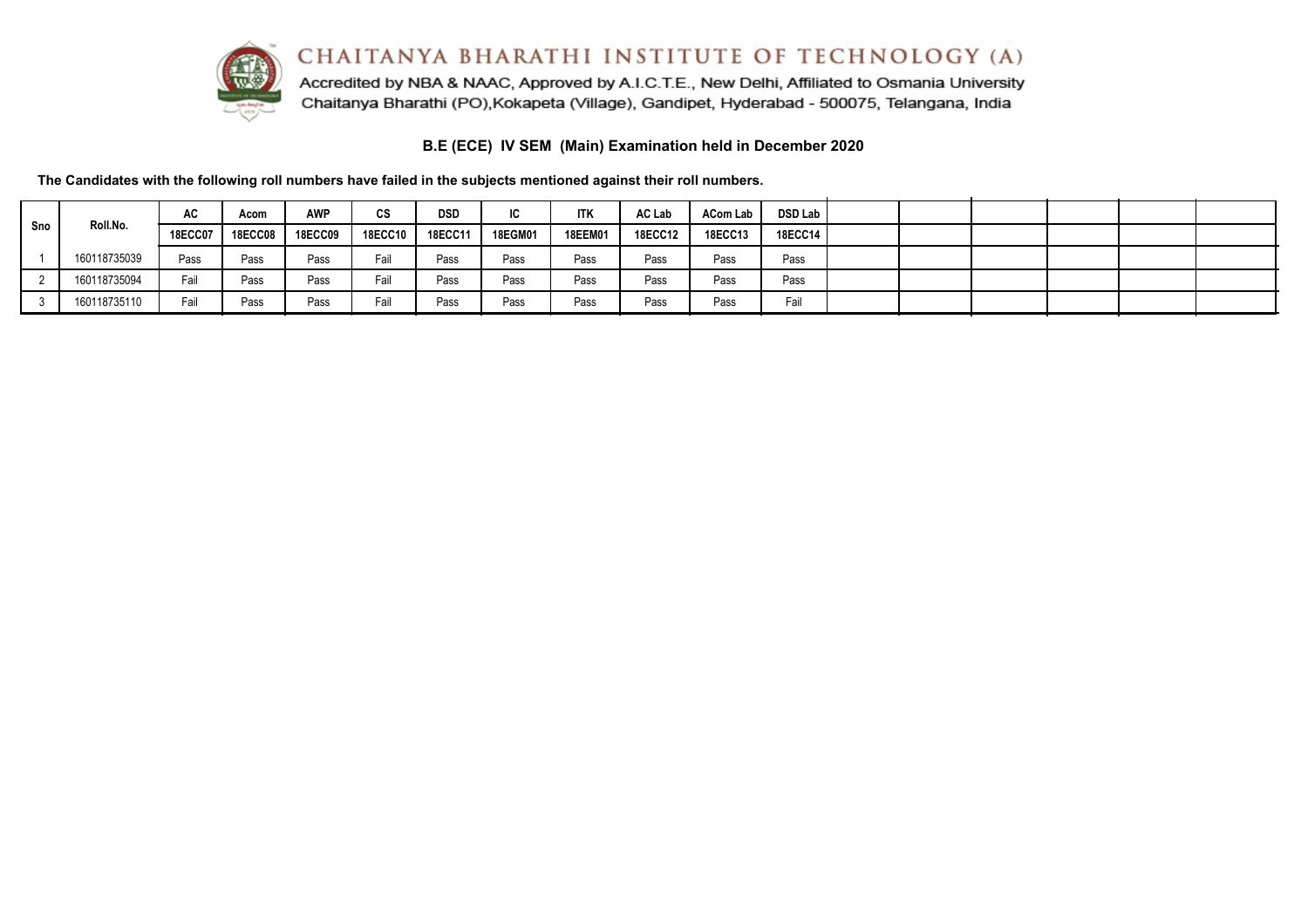

Accredited by NBA & NAAC, Approved by A.I.C.T.E., New Delhi, Affiliated to Osmania University Chaitanya Bharathi (PO), Kokapeta (Village), Gandipet, Hyderabad - 500075, Telangana, India

**B.E (Mech) IV SEM (Main) Examination held in December 2020**

|     |              | <b>BDS</b>     | <b>KOM</b>     | TD             | PM             | <b>FPHM</b>    | ES             | <b>BDS Lab</b> | SS Lab         | <b>FPHM Lab</b> |  |  |  |  |
|-----|--------------|----------------|----------------|----------------|----------------|----------------|----------------|----------------|----------------|-----------------|--|--|--|--|
| Sno | Roll.No.     | <b>18CSC05</b> | <b>18MEC07</b> | <b>18MEC08</b> | <b>18MEC09</b> | <b>18MEC10</b> | <b>18CEM01</b> | <b>18CSC08</b> | <b>18EGC03</b> | <b>18MEC11</b>  |  |  |  |  |
|     | 160118736043 | Fail           | Pass           | Pass           | Pass           | Pass           | Pass           | Pass           | Pass           | Pass            |  |  |  |  |
|     | 160118736062 | Pass           | Pass           | Fail           | Pass           | Pass           | Pass           | Pass           | Pass           | Pass            |  |  |  |  |
|     | 160118736310 | Pass           | Pass           | Pass           | Pass           | Pass           | Pass           | Fail           | Fail           | Fail            |  |  |  |  |
|     | 160118736311 | Fail           | Pass           | Pass           | Pass           | Pass           | Pass           | Pass           | Pass           | Fail            |  |  |  |  |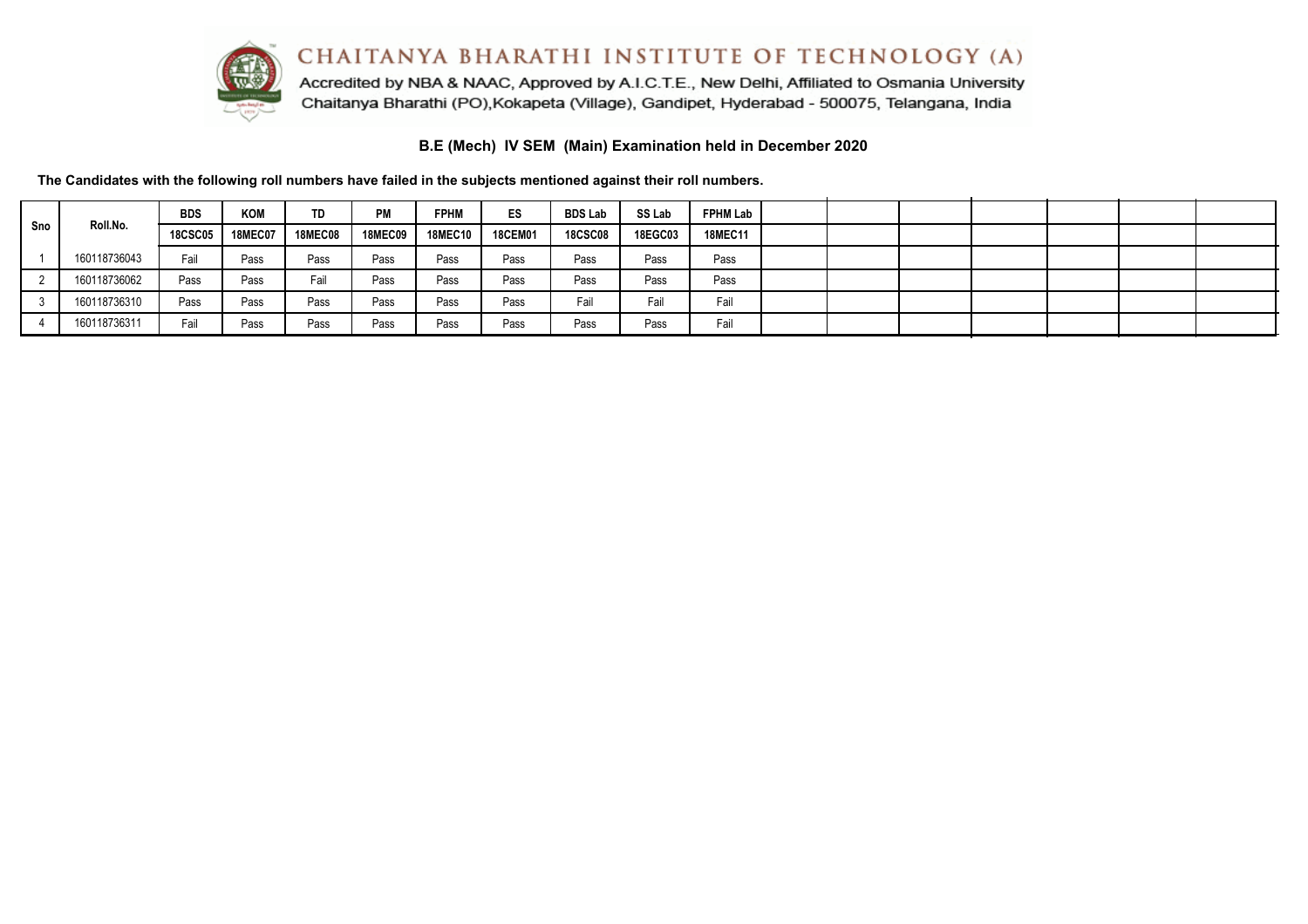

Accredited by NBA & NAAC, Approved by A.I.C.T.E., New Delhi, Affiliated to Osmania University Chaitanya Bharathi (PO), Kokapeta (Village), Gandipet, Hyderabad - 500075, Telangana, India

# **B.E (IT) IV SEM (Main) Examination held in December 2020**

|     |              | <b>DLCA</b>    | <b>DBMS</b>    | JP             | <b>DAA</b>     | <b>PS</b>      |         | <b>ITW</b>     | <b>DBMS Lab</b> | IP Lab  | <b>MP-II</b>   |  |  |  |
|-----|--------------|----------------|----------------|----------------|----------------|----------------|---------|----------------|-----------------|---------|----------------|--|--|--|
| Sno | Roll.No.     | <b>18ITC03</b> | <b>18ITC09</b> | <b>18ITC10</b> | <b>18ITC11</b> | <b>18MTC09</b> | 18EGM01 | <b>18ITC07</b> | <b>18ITC12</b>  | 18ITC13 | <b>18ITC14</b> |  |  |  |
|     | 160118737305 | Fail           | Pass           | Pass           | Pass           | Pass           | Pass    | Pass           | Pass            | Pass    | Pass           |  |  |  |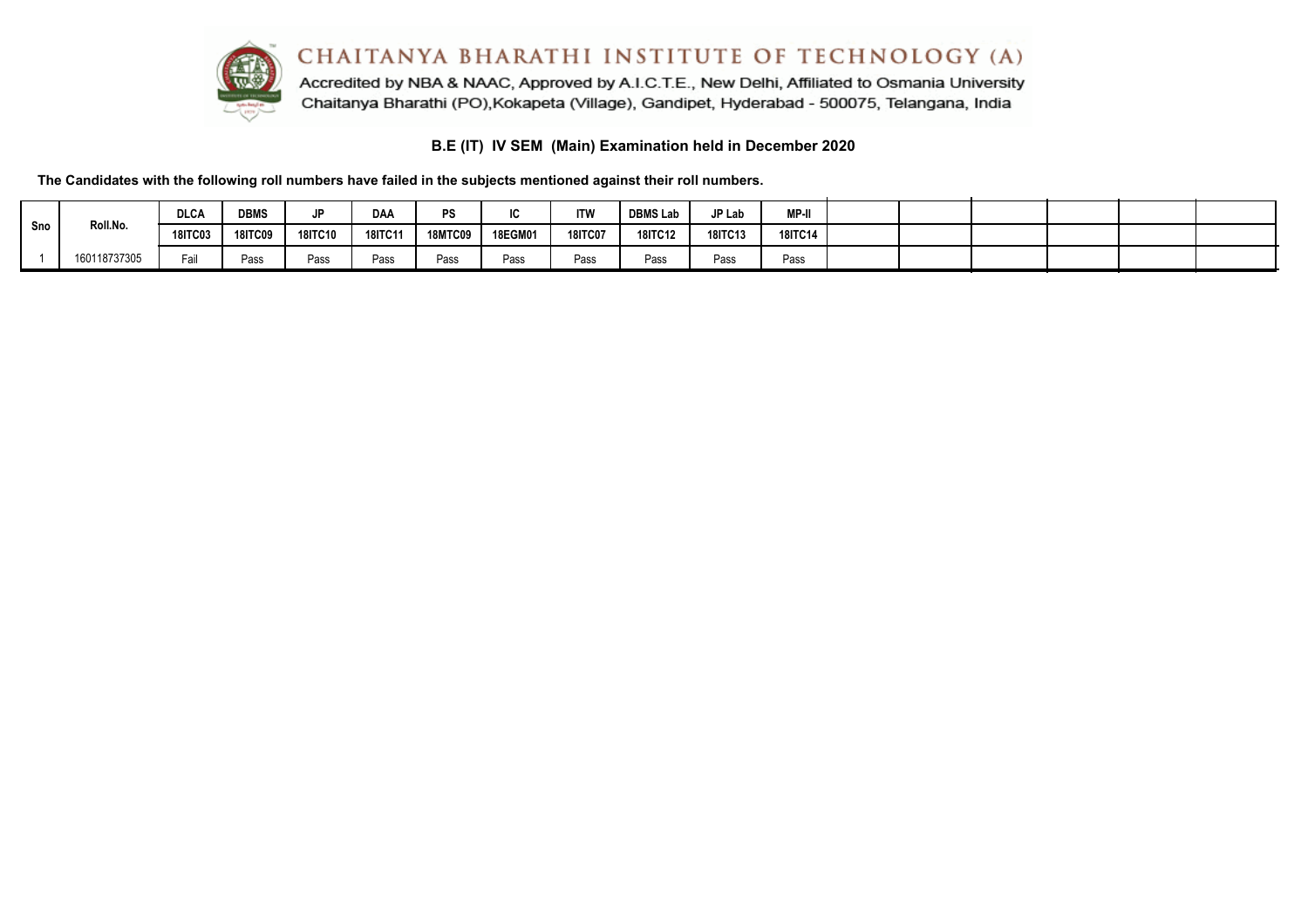

Accredited by NBA & NAAC, Approved by A.I.C.T.E., New Delhi, Affiliated to Osmania University Chaitanya Bharathi (PO), Kokapeta (Village), Gandipet, Hyderabad - 500075, Telangana, India

**B.E (Prod) IV SEM (Main) Examination held in December 2020**

| Sno | Roll.No.     | <b>BDS</b>     | <b>KOM</b>     | TD             | PМ             | <b>MCW</b>     | ES             | <b>BDS Lab</b> | SS Lab         | <b>MCW Lab</b> |  |  |  |  |
|-----|--------------|----------------|----------------|----------------|----------------|----------------|----------------|----------------|----------------|----------------|--|--|--|--|
|     |              | <b>18CSC05</b> | <b>18MEC07</b> | <b>18MEC08</b> | <b>18MEC09</b> | <b>18PEC03</b> | <b>18CEM01</b> | <b>18CSC08</b> | <b>18EGC03</b> | <b>18PEC04</b> |  |  |  |  |
|     | 160114738056 | Pass           | Pass           | Pass           | Pass           | Pass           | Pass           | Fail           | Pass           | Pass           |  |  |  |  |
|     | 160117738025 | Pass           | Pass           | Pass           | Pass           | Pass           | Fail           | Pass           | Pass           | Pass           |  |  |  |  |
|     | 160117738029 | Pass           | Pass           | Pass           | Pass           | Pass           | Fail           | Pass           | Pass           | Pass           |  |  |  |  |
|     | 160117738031 | Fail           | Fail           | Fail           | Fail           | Fail           | Fail           | Fail           | Pass           | Fail           |  |  |  |  |
|     | 160118738002 | Pass           | Pass           | Fail           | Pass           | Pass           | Pass           | Pass           | Pass           | Pass           |  |  |  |  |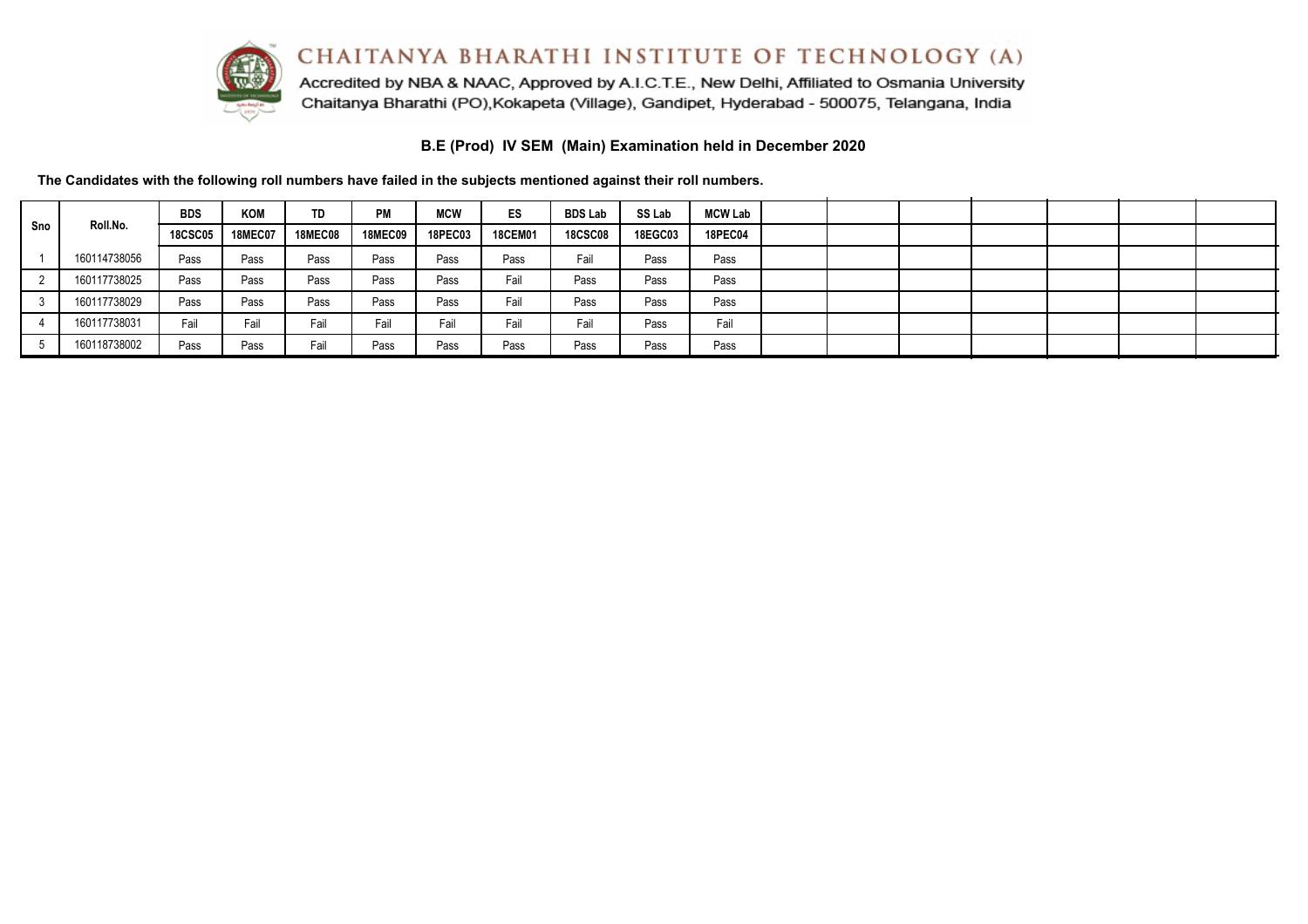

Accredited by NBA & NAAC, Approved by A.I.C.T.E., New Delhi, Affiliated to Osmania University Chaitanya Bharathi (PO), Kokapeta (Village), Gandipet, Hyderabad - 500075, Telangana, India

**B.Tech (Chem) IV SEM (Main) Examination held in December 2020**

| Sno |              | <b>BDS</b>     | CET-II         | <b>FM</b>      | <b>MS</b>      | PM             | <b>ES</b>      | SS Lab         | <b>BDS Lab</b> |  |  |  |  |
|-----|--------------|----------------|----------------|----------------|----------------|----------------|----------------|----------------|----------------|--|--|--|--|
|     | Roll.No.     | <b>18CSC05</b> | <b>18CHC07</b> | <b>18CHC08</b> | <b>18CHC09</b> | <b>18MEC09</b> | <b>18CEM01</b> | <b>18EGC03</b> | <b>18CSC06</b> |  |  |  |  |
|     | 160118802027 | Pass           | Fail           | Pass           | Pass           | Pass           | Pass           | Pass           | Pass           |  |  |  |  |
|     | 160118802029 | Pass           | Fail           | Pass           | Pass           | Pass           | Pass           | Pass           | Pass           |  |  |  |  |
|     | 160118802032 | Pass           | Fail           | Pass           | Pass           | Pass           | Pass           | Pass           | Pass           |  |  |  |  |
|     | 160118802033 | Pass           | Fail           | Pass           | Pass           | Pass           | Pass           | Pass           | Fail           |  |  |  |  |
|     | 160118802034 | Pass           | Fail           | Pass           | Pass           | Pass           | Pass           | Pass           | Pass           |  |  |  |  |
| 6   | 160118802035 | Pass           | Fail           | Pass           | Pass           | Pass           | Pass           | Pass           | Pass           |  |  |  |  |
|     | 160118802036 | Pass           | Fail           | Pass           | Pass           | Pass           | Pass           | Pass           | Pass           |  |  |  |  |
| 8   | 160118802046 | Pass           | Fail           | Pass           | Pass           | Pass           | Pass           | Pass           | Pass           |  |  |  |  |
|     | 160118802303 | Pass           | Fail           | Pass           | Pass           | Pass           | Pass           | Pass           | Pass           |  |  |  |  |